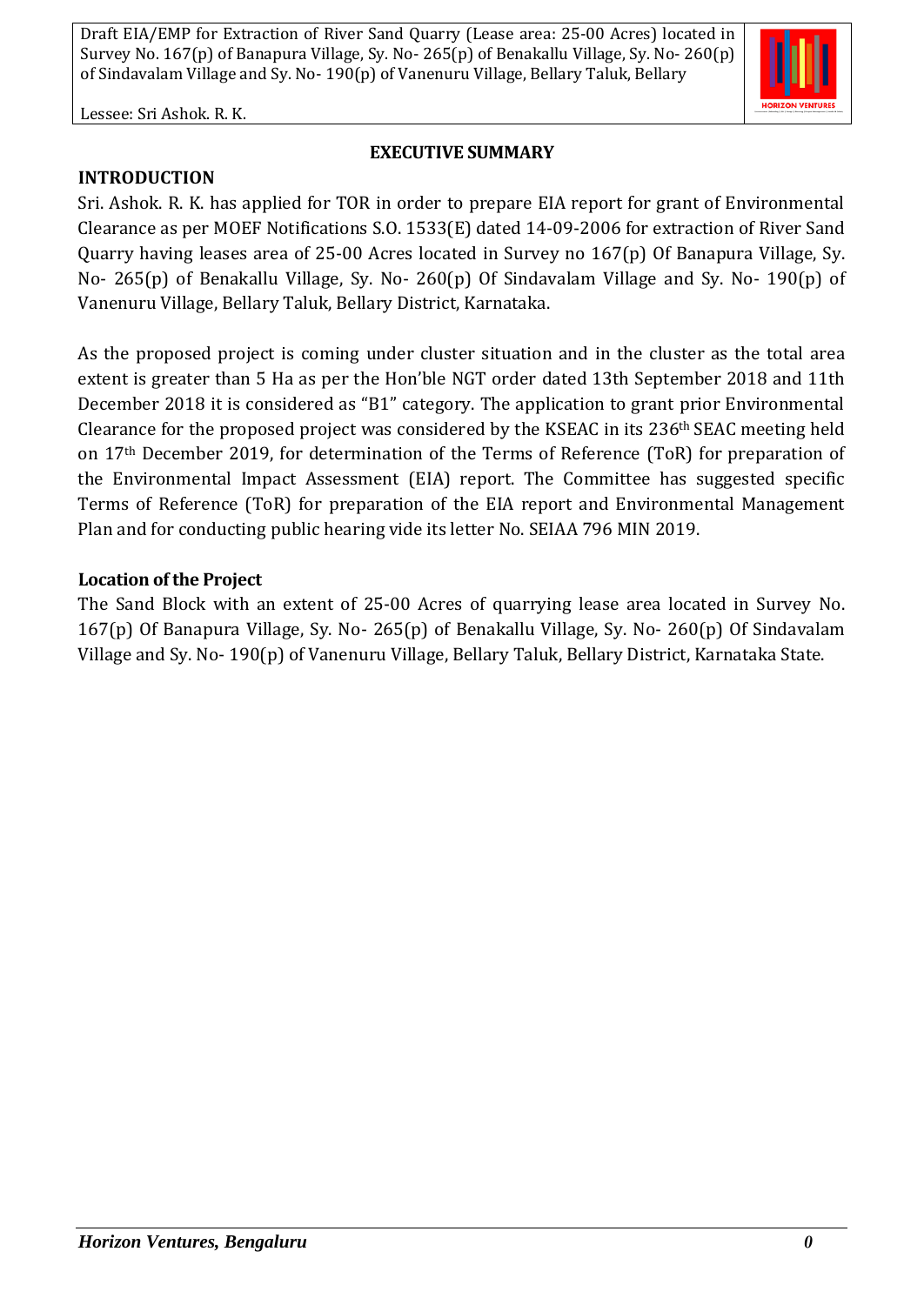

Lessee: Sri Ashok. R. K.

| TABLE 1: SALIENT FEATURES OF THE PROJECT SITE |  |
|-----------------------------------------------|--|
|                                               |  |

| Sr. | <b>Particulars</b>             | <b>Details</b>                                              |  |                 |                              |  |
|-----|--------------------------------|-------------------------------------------------------------|--|-----------------|------------------------------|--|
| No. |                                |                                                             |  |                 |                              |  |
| 1.  | Latitude/Longitude             | <b>Corner Point No</b>                                      |  | Latitude        | Longitude                    |  |
|     |                                | $BP-1$                                                      |  | N 15° 17' 48.6" | $\overline{E}$ 77° 03' 21.6" |  |
|     |                                | $BP-2$                                                      |  | N 15°17'48.4"   | E 77° 03' 30.0"              |  |
|     |                                | $BP-3$                                                      |  | N 15° 17' 35.5" | E 77° 03' 28.7"              |  |
|     |                                | $BP-4$                                                      |  | N 15° 17' 35.5" | E 77° 03' 20.1"              |  |
|     |                                |                                                             |  |                 |                              |  |
| 2.  | Site elevation above MSL       | 394m to 392m MSL                                            |  |                 |                              |  |
| 3.  | Land use at the proposed       |                                                             |  |                 |                              |  |
|     | project site                   | Type of land use                                            |  | Existing /      | <b>End of lease</b>          |  |
|     |                                |                                                             |  | present         | (Ha)                         |  |
|     |                                |                                                             |  | (Ha)            | 10.03                        |  |
|     |                                | Area under mining                                           |  | --              |                              |  |
|     |                                | Overburden dump<br>$\overline{\phantom{a}}$                 |  | 0.05            |                              |  |
|     |                                | Screening area<br>$-$<br>Unutilized area                    |  | 0.04            |                              |  |
|     |                                | <b>Total</b>                                                |  | 10.12<br>10.12  | 10.12                        |  |
|     |                                |                                                             |  |                 |                              |  |
| 4.  | Nearest roadway                | National Highway NH 63 - 16.60 Kms (S) (Ballari to Guntakal |  |                 |                              |  |
|     |                                | Road)                                                       |  |                 |                              |  |
|     |                                | SH 132 - 4.40 Kms (SE) (Ballari to Arikera road)            |  |                 |                              |  |
|     |                                | Major District road - Vanneur to Banapur road - 0.65        |  |                 |                              |  |
|     |                                | Kms(W)                                                      |  |                 |                              |  |
| 5.  | <b>Nearest Railway Station</b> | Hagari Railway Station - 15.70 Kms (S).                     |  |                 |                              |  |
| 6.  | Nearest Railway line           | Hagari Railway Station - 15.70 Kms (S)                      |  |                 |                              |  |
| 7.  | Nearest Air Port               | Bellary Airport - 23.6km, towards Southwest                 |  |                 |                              |  |
| 8.  | Nearest village/major town     | Benakallu Village - 0.50 kms (SE)/Ballari - 20.30 Kms (SW)  |  |                 |                              |  |
| 9.  | Hills/valleys                  | No major hills and valleys within 10 km radius              |  |                 |                              |  |
| 10. | Ecologically sensitive zone    | Ecologically sensitive zone None within 10 kms.             |  |                 |                              |  |
| 11. | Reserved/Protected forests     | Moka Reserved Forest - 3.20 kms(S)                          |  |                 |                              |  |
| 12. | Historical/tourist places      | None within 5 km radius area                                |  |                 |                              |  |
| 13. | <b>Nearest Industries</b>      | <b>Nearest Industries</b><br>MSPL Glasses LTD - 19.87 (SW)  |  |                 |                              |  |
| 14. | Nearest water bodies           | The site is in Hagari River bed                             |  |                 |                              |  |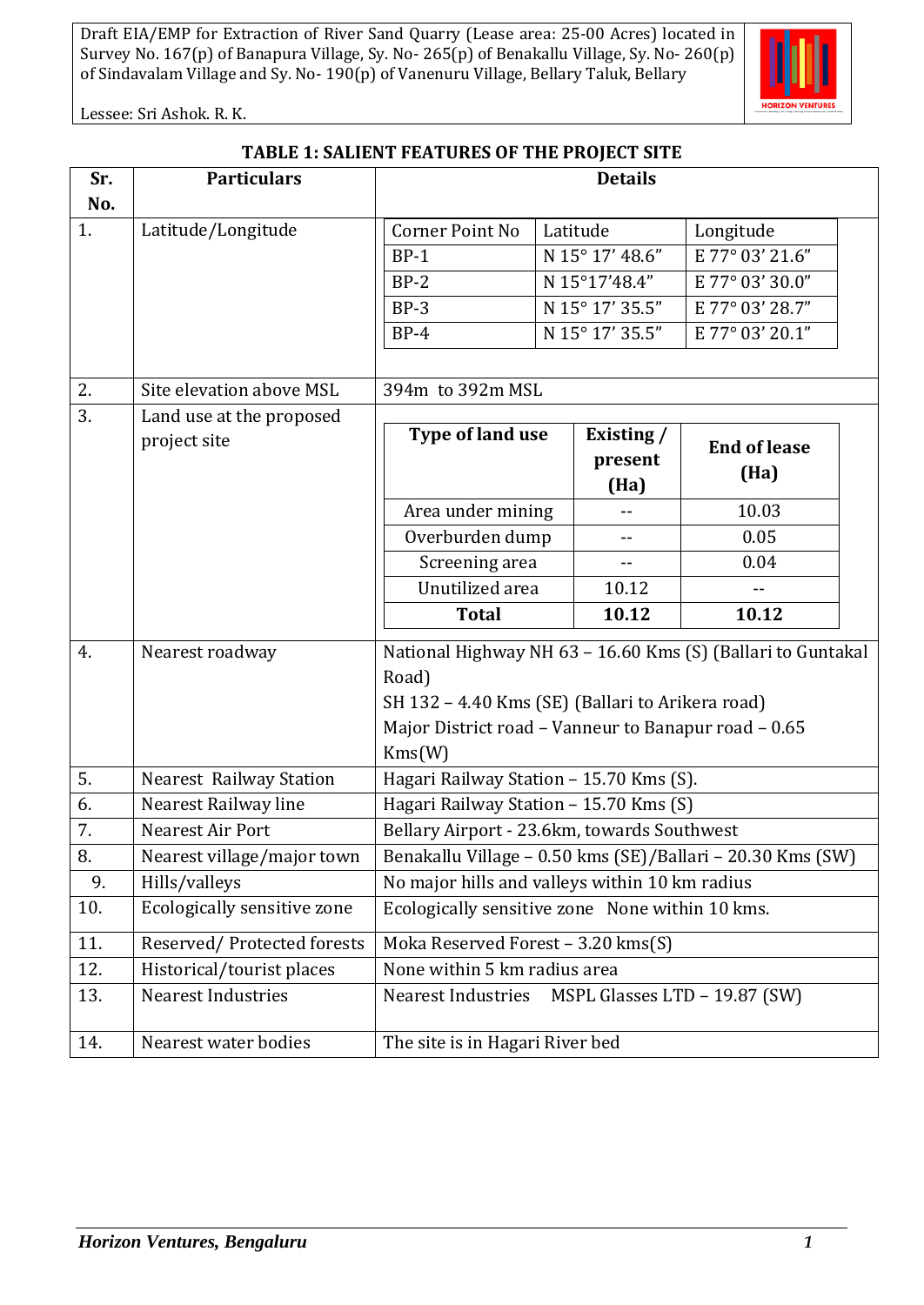

Lessee: Sri Ashok. R. K.

# **PROJECT DESCRIPTION Method of Quarrying**

An open cast method semi mechanized method will be adopted to operate the area. Since, the annual production is about 45,817 Tons per annum for five years; the Open cast method semi mechanized method will be followed during the plan period.

# **Anticipated life of the quarry**

Life of the mine in this case is for 5 year or till the reserves get exhausted.

# **Conceptual Quarry Plan**

Based on reserves of River Sand as Production capacity of 45,817 Tons per annum for the 5 years plan period, thus the anticipated life of the will be till the reserves get exhausted.

# **Waste Generation & Disposal**

There is no such reduction of waste / mineral reject processing possibilities are proposed during plan period. There is no proposal of dumping during the proposed ensuing quarrying period, & concurrent backfilling is proposed.

# **Water Requirement & Source**

Total water requirement for the project will be 8.0 KLD, Requirement is met by procurement of water from the bore well nearby Tankers.

# **Manpower Requirement**

The said quarry provides direct employment to 22 people and generate indirect employment for 44 more people. Most of the directly employed manpower falls under skilled category Preference will be given to the local people as per their eligibility.

# **Site Infrastructure**

The Quarry will have its own office premises, canteen, first-aid center etc. Quarry office is well connected with wireless and telephone, internet & e-mail facilities for communication. The Quarry is provided with a workshop to undertake repairs and regular maintenance of quarrying machinery deployed.

# **EXISTING ENVIRONMENTAL SCENARIO**

# **Baseline Environmental Studies**

# **Meteorology & Ambient Air Quality**

**Summary of Meteorological data generated at site (January 2020 to December 2020)**

| Temperature $(^{\circ}C)$ | 15.6 to 31.3 °C |  |  |
|---------------------------|-----------------|--|--|
| Relative Humidity (%)     | 44% to 75%      |  |  |
| <b>Wind Direction</b>     | w               |  |  |
| Calm wind %               | 26.55%          |  |  |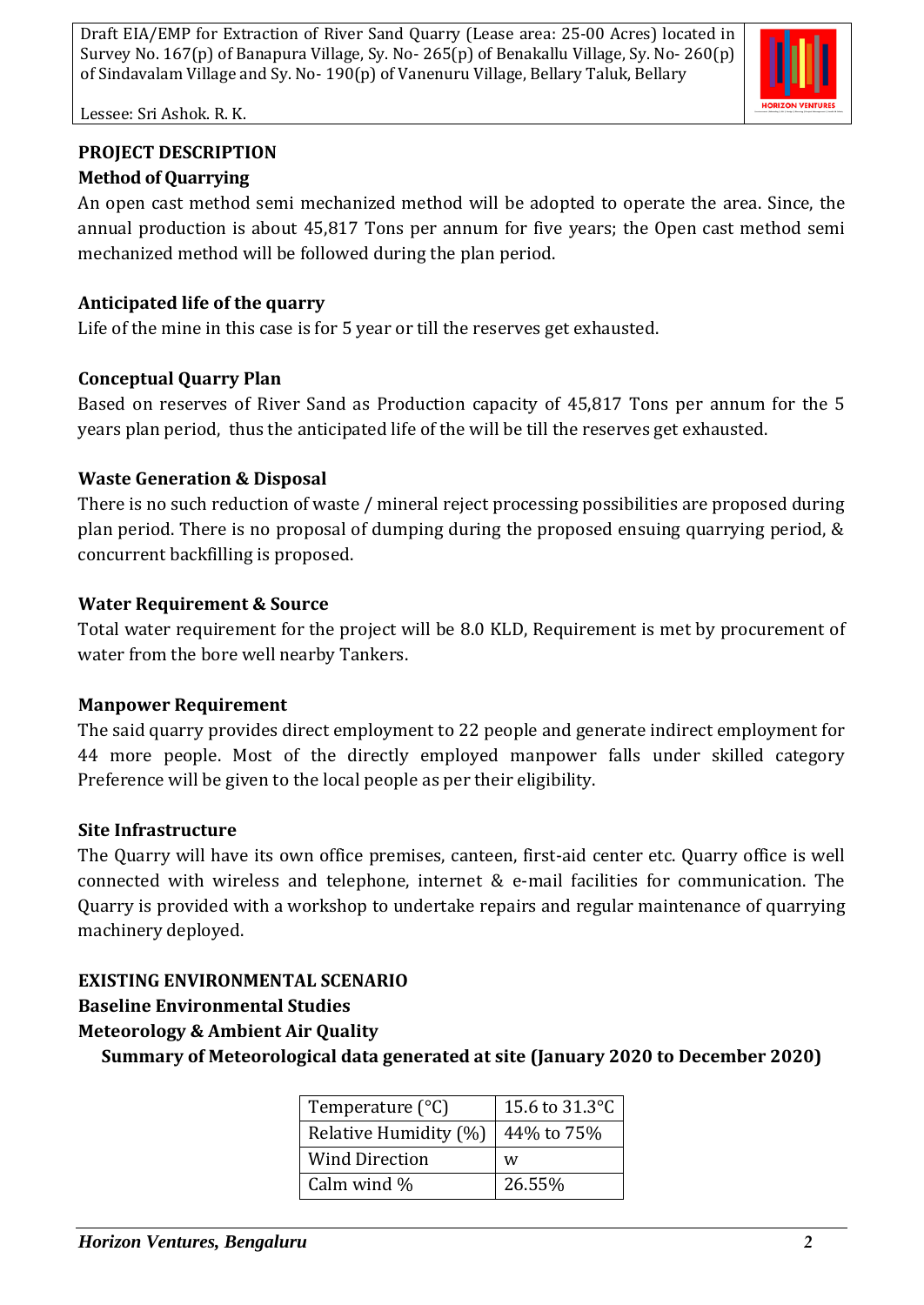

Lessee: Sri Ashok. R. K.

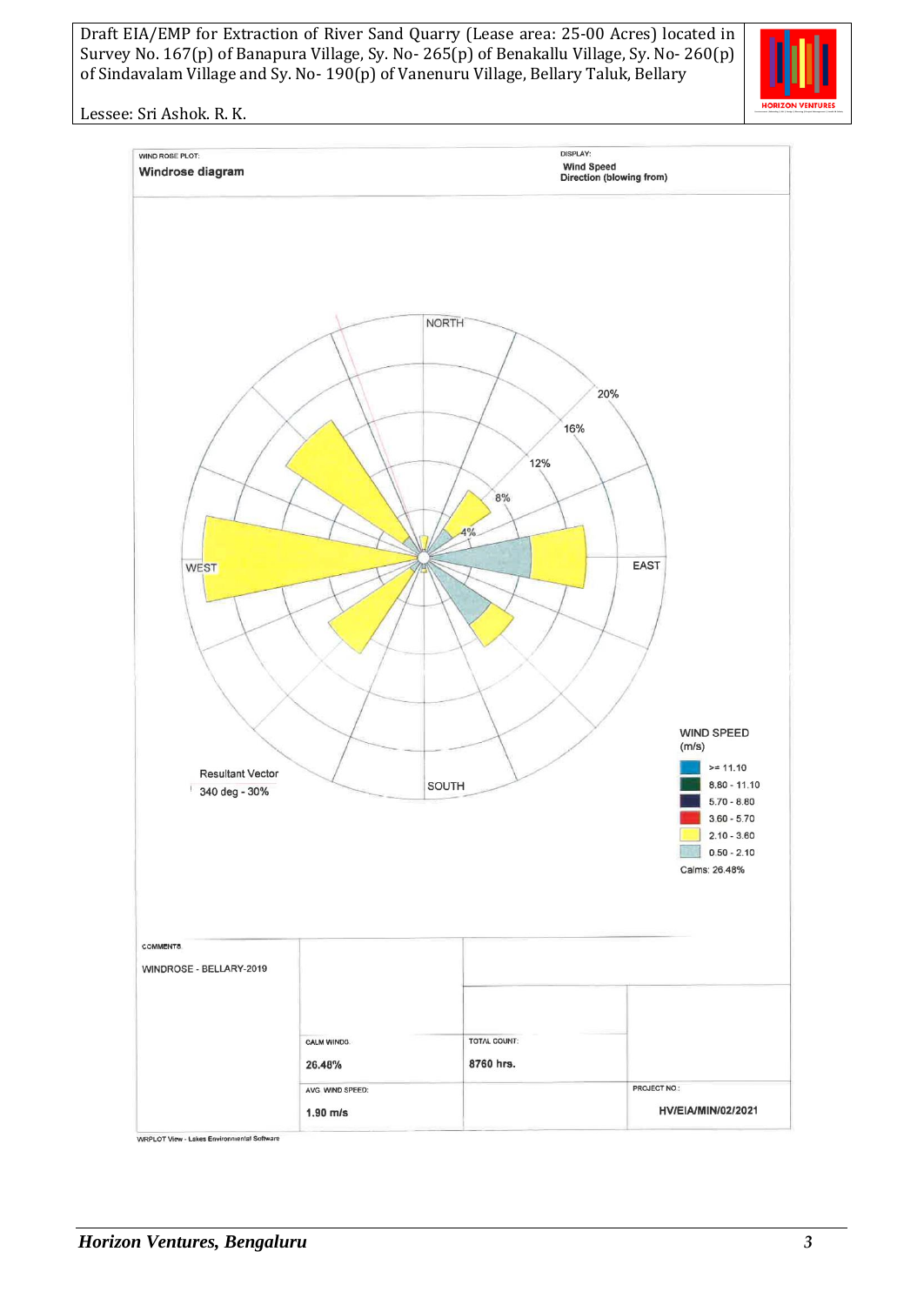

Lessee: Sri Ashok. R. K.

# **Ambient Air Quality Status**

From the results, it is observed that the ambient air quality with respect to  $PM_{10}$ ,  $PM_{2.5}$ ,  $SO_2$ , and NOx at all the monitoring locations is within the permissible limits specified by CPCB.

#### **Ambient Noise Levels**

Ambient noise level monitoring was carried out at the 9 monitoring locations; those were selected for ambient air quality monitoring. The monitoring results are within limits**.**

#### **Biological Environment**

There is no National Park, Wildlife Sanctuary and Biosphere Reserve within 10 km radius.

## **Proposed Biological Environment Conservation Measures**

- Thick Green belt will be developed around Quarry lease area and along transport road.
- Periodic maintenance of mineral transport road
- Regular sprinkling of water through mobile tanker on mineral transport road
- Mineral carrying trucks are loaded with only the stipulated quantity to avoid overloading and covered with tarpaulin to avoid spillage.

## **Socio-economic Environment**

- There is no habitation or private land in the River Sand. There is no rehabilitation and resettlement involved in the project.
- The said Quarry provides direct employment to 22 people and generates indirect employment for 44 more people. Most of the directly employed manpower falls under skilled category and the respective distribution / numbers is follows. Preference will be given to the local people as per their eligibility.
- The existing infrastructure facilities are sufficient to cater the needs of the Sand Block. However, the Quarry management will take efforts as a part of CER for improvement in civic amenities like sanitation, drinking water facilities, transport road, etc in the nearby villages.

# **ENVIRONMENTAL MONITORING PROGRAM**

An Environmental Management Cell (EMC) will be established in the Quarry under the control of Quarry Manager. The EMC will be headed by an Environmental Officer having adequate qualification and experience in the field of environmental management regular and periodic. Environmental monitoring of Ambient Air Quality, Water table depth, Water quality, Ambient Noise Levels, Soil Quality, CSR activities etc will be carried out through MOEF accredited agencies and reports will be submitted to KSPCB/ Regional office of MoEF&CC.

# **RISK ASSESSMENT & DISASTER MANAGEMENT PLAN**

The assessment of risk in the Sand Blocking project has been estimated for Slope failure, Movement of HEMM, Inundation due to surface water, Dust hazards, Hazards associated with use of Diesel Generator Sets and flooding of lower benches and corresponding mitigation measures are suggested in the EIA/EMP report.